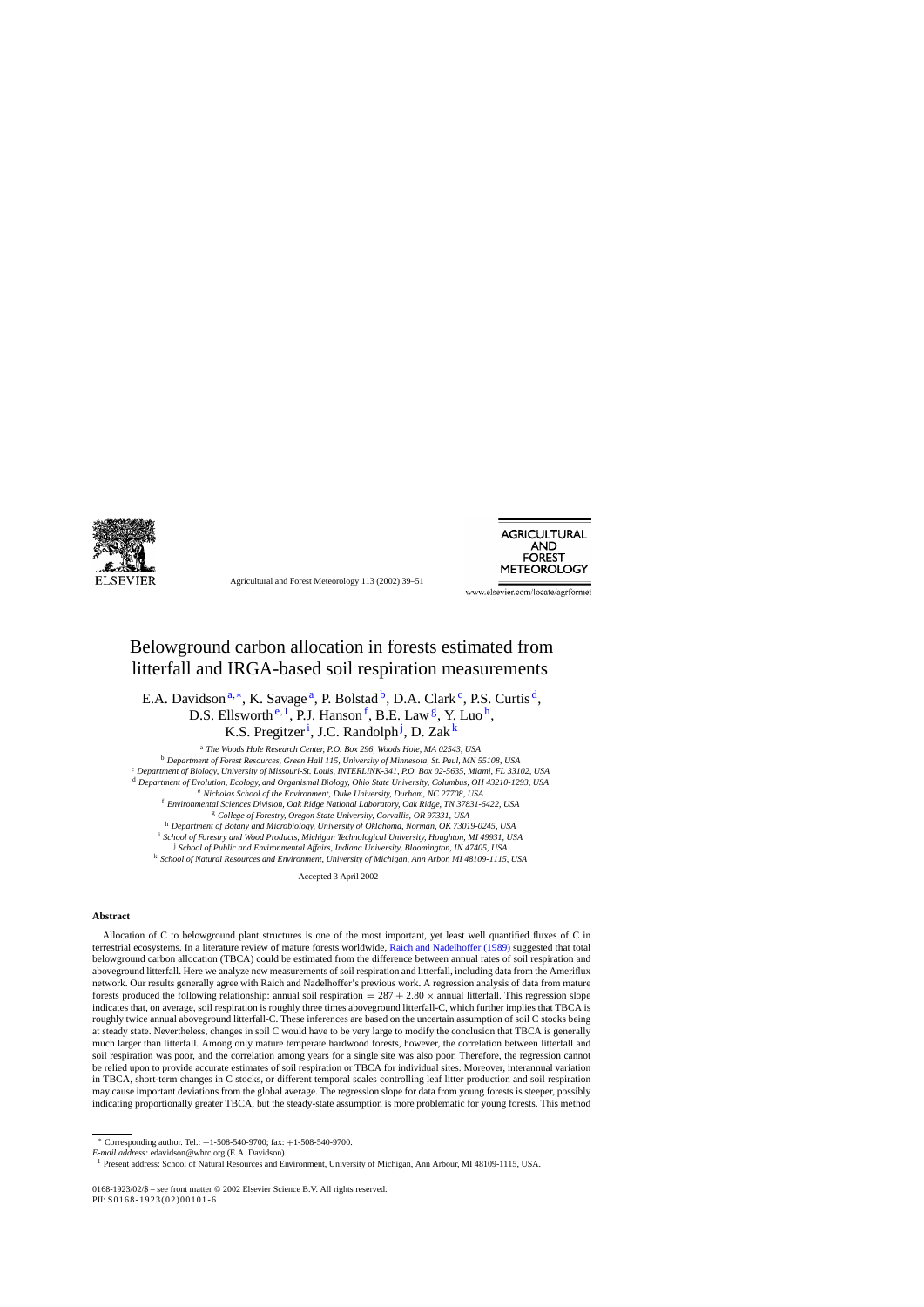<span id="page-1-0"></span>for estimating TBCA may be most appropriate where interannual variation is averaged over several years of observations and where a near-steady-state assumption of soil, litter, and root C stocks is least problematic. © 2002 Elsevier Science B.V. All rights reserved.

*Keywords:* Carbon dioxide (CO2); Carbon cycling; Forest ecosystems; Forest soil; Infrared gas analyzers; Roots; Soil carbon

## **1. Introduction**

Allocation of C to belowground plant structures often equals or exceeds aboveground litterfall-C and aboveground respiration in forest ecosystems, making it the single most important fate for gross primary productivity ([Janssens, 2001\).](#page-12-0) Despite its importance, total belowground carbon allocation (TBCA) remains poorly quantified because it is difficult to quantify root and mycorrhizal processes by any method ([Hanson et al., 2000; Hendrick and Pregitzer, 1993;](#page-12-0) [Kurtz and Kimmons, 1987; McClaugherty et al.,](#page-12-0) [1982; Zak and Pregitzer, 1998](#page-12-0)). In the absence of direct measurements of TBCA, [Raich and Nadelho](#page-12-0)[ffer \(1989\)](#page-12-0) proposed that the difference between soil respiration (Rsoil) and litterfall-C could be used to estimate TBCA in ecosystems where the stocks of soil organic matter, roots, and litter were assumed to be near steady state:

$$
TBCA = Rosol - litterfall-C
$$
 (1)

Using published studies of sites that presumably satisfied the near-steady-state assumption, and assuming that interannual variations in soil and forest floor C stocks are small, [Raich and Nadelhoffer \(1989\)](#page-12-0) developed a regression formula that related measurements of litterfall and soil respiration. Their correlation based on data from forested ecosystems throughout the world showed TBCA to be about twice litterfall-C.

With the proliferation of whole-ecosystem studies of C balance in the Ameriflux and Euroflux networks ([Baldocchi et al., 2001](#page-11-0)) and complimentary measurements of litterfall and soil respiration, a new opportunity has arisen to evaluate the original review of the [Raich and Nadelhoffer \(1989\)](#page-12-0) approach. Infrared gas analyzers (IRGAs) are now more commonly used for chamber-based measurements of soil respiration, thus obviating some of the doubts that [Raich and Nadelhoffer \(1989\)](#page-12-0) had about the quality of data from soda lime techniques that were most common in the literature at that time. The objective of this paper is to re-evaluate the approach for estimating TBCA from measurements of litterfall and soil respiration, using recent results of the Ameriflux network, in addition to several published papers from the Euroflux network and other forests of the world. To avoid methodological inconsistencies that could confound results, only IRGA-based soil respiration measurements made since the [Raich and Nadelhoffer](#page-12-0) [\(1989\)](#page-12-0) publication are used.

# **2. Assumptions of the conceptual model of TBCA**

Soil respiration (Rsoil) is  $CO<sub>2</sub>$  flux from the soil-litter surface and is comprised of root respiration (Rroot), microbial decomposition of soil organic matter derived from dead roots, root exudates, and mycorrhizal hyphae (lumped here as "root litter C decomposition"), and microbial decomposition of aboveground leaf and woody litter:

 $Rsoil = Rroot + root$  litter C decomposition

+ aboveground litter C decomposition (2)

A critical assumption of this approach to estimate TBCA is that the root biomass stocks, the litter layer, and mineral soil layers of organic carbon are at steady state. The inputs to these C pools from net primary production equals the amount of decomposition when the stocks are at steady state. When this steady-state assumption is met, so that the annual inputs of C belowground via root exudates, root sloughing, and root and mycorrhizae mortality are equal to annual rates of decomposition of dead roots and root-derived soil organic matter, then the first two terms on the right side of Eq. (2) sum to the total amount of carbon allocated belowground (TBCA), which is expressed in Eq. (3):

 $TBCA = Rroot + root$  litter C decomposition (3)

Similarly, the amount of annual litterfall equals the amount of decomposition of the aboveground litter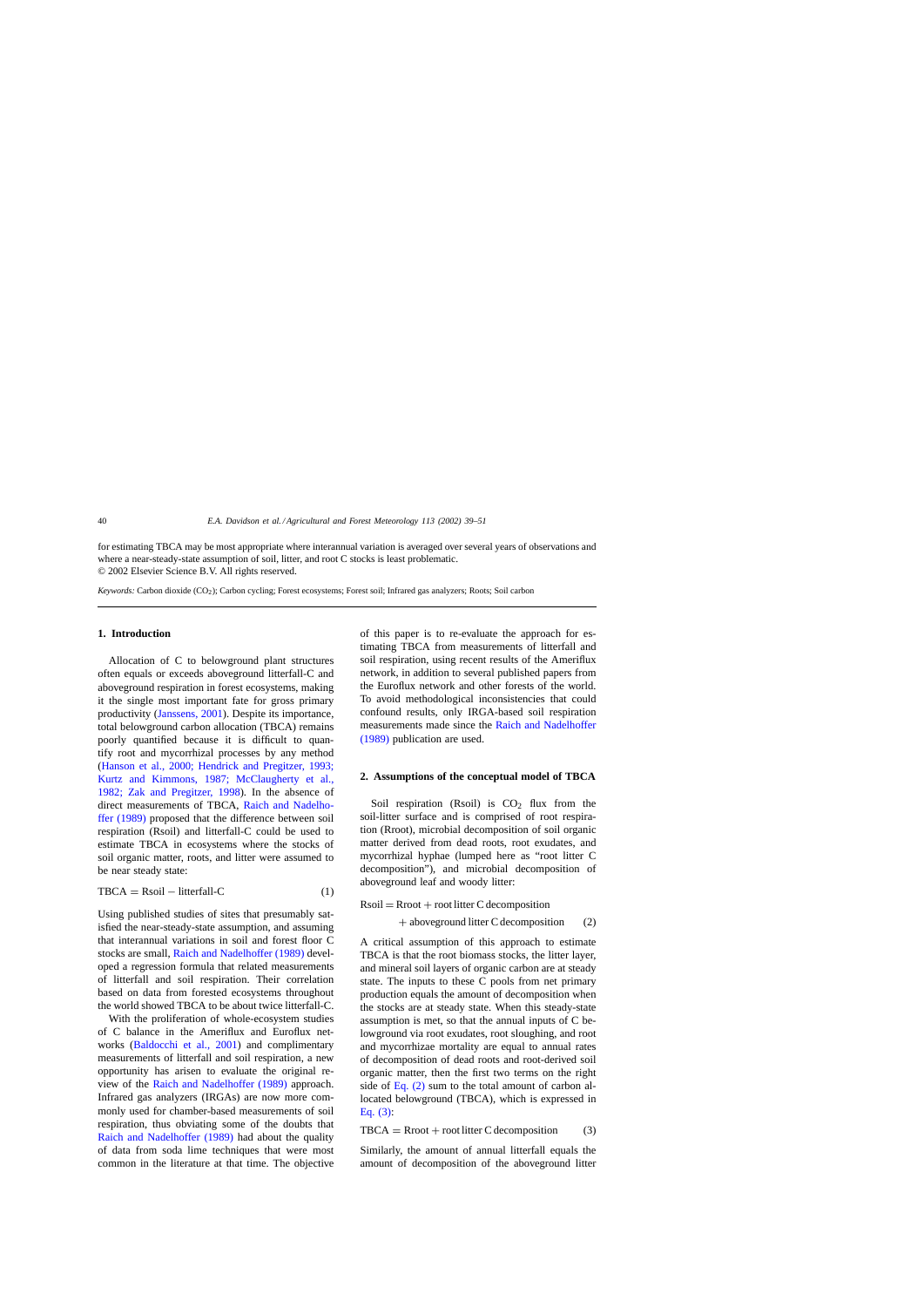<span id="page-2-0"></span>when the litter layer is at steady state:

#### aboveground litter C decomposition  $=$  litterfall-C (4)

[Raich and Nadelhoffer \(1989](#page-12-0)) point out that the steady-state assumption need not be absolutely correct, but that the annual changes in the soil and litter stocks must be small relative to soil respiration and litterfall-C. For example, [Gaudinski et al. \(2000\)](#page-11-0) used radiocarbon measurements to estimate that the upper limit of soil C sequestration at the Harvard forest in Massachusetts is about 30 g C m<sup>-2</sup> per year, whereas [Savage and Davidson \(2001\)](#page-12-0) report 5-year averages of  $750 \text{ g}$  C m<sup>-2</sup> per year soil respiration and 220 g C m<sup>-2</sup> per year litterfall in the same forest. Hence, although we cannot be confident that the Harvard forest soil-C is exactly at steady state, the magnitude of the gain in soil C is likely to be  $\lt$  4 and  $\lt$  14% of soil respiration and litterfall, respectively. When the changes in C stocks are small relative to soil respiration and litterfall fluxes, then the only two terms that make significant contributions to soil respiration are litterfall and TBCA. Substituting [Eqs. \(3\) and \(4\)](#page-1-0) into [Eq. \(2\),](#page-1-0) the following is derived:

$$
Rsoil = TBCA + litterfall-C
$$
 (5)

Rearranging Eq.  $(5)$  then yields Eq.  $(1)$ , which estimates TBCA based on measurements of annual rates of soil respiration and litterfall ([Raich and Nadel](#page-12-0)[hoffer, 1989\).](#page-12-0)

## **3. Compilation of datasets**

For this analysis, concurrent annual estimates of soil respiration and fine litterfall were needed from each forest site. Several such papers were found in the literature, and several more datasets were offered by participants of a workshop of Ameriflux participants held at Pellston, MI, 4–7 May 2000. We relied upon each investigator to determine his or her best method for annual estimates, which were usually made either from interpolating between measurement dates or from parameterized temperature-dependent models. It should be noted that the data in [Table 1](#page-3-0) cited as "pers. commun." or those that correspond to the references containing "submitted for publication" in the reference list have not gone through peer review and publication, but to the best of our knowledge,

these preliminary results are accurate. Descriptions of the Ameriflux sites are archived at the web site: [http://cdiac.esd.ornl.gov/programs/ameriflux/.](http://cdiac.esd.ornl.gov/programs/ameriflux/)

Because some sites approach the near steady-state assumption and some do not, we divided the data into two groups: (1) "mature" sites that have not undergone obvious major disturbance during the last 45 years; and (2) "young" sites that were clearly recovering from relatively recent (<45 years) disturbance. Although some mature sites are accumulating carbon ([Goulden et al., 1996; Hollinger et al., 1999; La](#page-11-0)w [et al., 2000\),](#page-11-0) most of the C accumulation is probably in the aboveground live and dead biomass and not the soil [\(Gaudinski et al., 2000\).](#page-11-0) The mean residence time of actively cycling C in the soil is on the order of a few decades ([Trumbore, 2000\).](#page-12-0) Therefore, soil C stocks in forest stands that have not undergone major disturbance during the last several decades are likely approaching a steady-state condition. We recognize that changing climate, N deposition,  $CO<sub>2</sub>$  fertilization, and successional status may be violating the steady-state assumption, but changes in soil C stocks due to these processes would have to be large relative to annual rates of litterfall and soil respiration to affect the TBCA calculation. We assume that  $Eq. (1)$ applies for the mature sites of this study.

For the Ameriflux sites, total fine litterfall is defined as all non-woody material that falls into litterfall traps, including leaves, acorns, fruits, flowers, etc. and woody material that is entirely within the trap, shorter than 20 cm, and with a maximum diameter <1 cm. Unfortunately, not all publications provide specific definitions for their litterfall collections.

Comparisons of regression equations between young and mature forests and between mature forests of this study and of the [Raich and Nadelhoffer \(1989\)](#page-12-0) study were made using the dummy variable method described by [Zar \(1996\).](#page-12-0)

## **4. Results and discussion**

#### *4.1. Mature forests*

When the data from both young and mature forests are plotted together  $(Fig. 1)$ , the least squares regression line has a steeper slope  $(3.61 \pm 0.78,$ 95% CI) than the slope (2.92) reported by [Raich and](#page-12-0)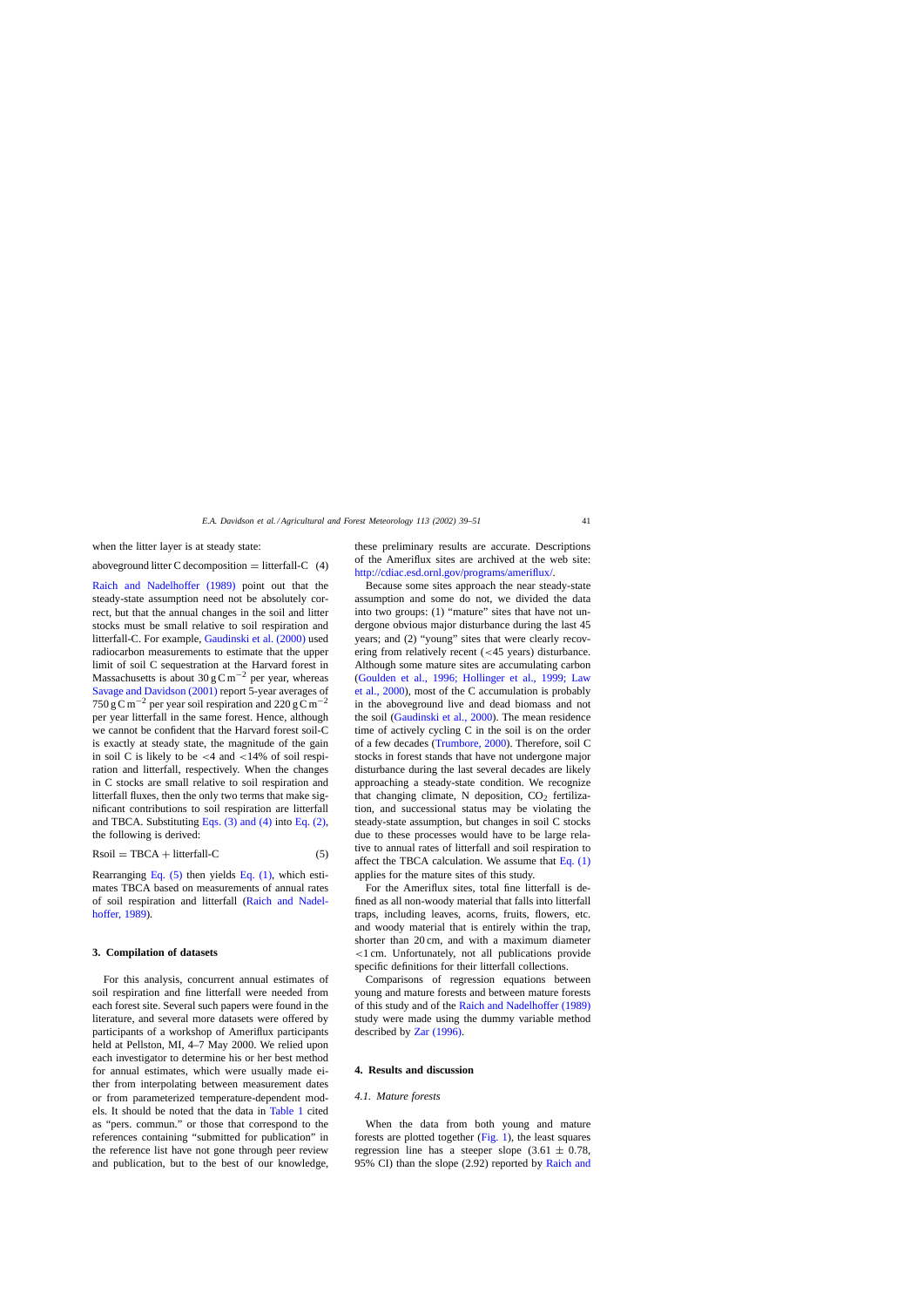Table 1 Soil respiration and litterfall data used in this analysis

| <b>Sites</b>                                   | Forest description                                                          | Plot description          | Annual soil respiration<br>$(g \text{ C m}^{-2} \text{ per year})$ | Annual litterfall<br>$(g \text{ C m}^{-2} \text{ per year})$ | References                                                | Plotting<br>symbol     |
|------------------------------------------------|-----------------------------------------------------------------------------|---------------------------|--------------------------------------------------------------------|--------------------------------------------------------------|-----------------------------------------------------------|------------------------|
| Bavaria, Germany                               | Norway spruce, 47 years                                                     |                           | 710                                                                | 203                                                          | Buchmann (2000)                                           | $\mathbf{B}\mathbf{v}$ |
| Cheas, Wisconsin                               | Mixed northern<br>hardwood, 80 years                                        |                           | 945                                                                | 182                                                          | Bolstad (pers. commun.)                                   | Wi                     |
| Craigieburn forest park,<br>New Zealand        | Nothofagus forests                                                          | 10-year-old stand, flat   | 1160                                                               | 141                                                          | Scott (pers. commun.)                                     | NZ1                    |
|                                                |                                                                             | 25-year-old stand, steep  | 830                                                                | 203                                                          | Allen et al. (1997)                                       | NZ <sub>2</sub>        |
|                                                |                                                                             | 120-year-old stand, flat  | 1140                                                               | 223                                                          |                                                           | NZ3                    |
|                                                |                                                                             | 150-year-old stand, steep | 830                                                                | 271                                                          |                                                           | NZ4                    |
| Duke forest, North<br>Carolina                 | Loblolly pine forest mixed<br>$deciduous$ , pine $\langle 20 \rangle$ years |                           | 994                                                                | 257                                                          | Andrews and Schlesinger (2001)<br>and Finzi et al. (2001) | <b>NC</b>              |
| Harvard forest,<br>Massachusetts               | Mixed hardwood,<br>$60-100$ years                                           | 19th century pasture      | 748                                                                | 219                                                          | Savage and Davidson (2001,<br>pers. commun.)              | Ma1                    |
|                                                |                                                                             | 19th century farm         | 679                                                                | 181                                                          |                                                           | Ma2                    |
|                                                |                                                                             | 19th century logged       | 647                                                                | 188                                                          |                                                           | Ma3                    |
| Pepeekeo, Hawaii                               | Eucalyptus saligna<br>New plantation growth                                 | Fertilized plot           | 2150                                                               | 470                                                          | Giardina and Ryan (2002)                                  | Hi1                    |
|                                                |                                                                             | Control                   | 1920                                                               | 380                                                          |                                                           | Hi2                    |
|                                                |                                                                             | Densely forested          | 2200                                                               | 370                                                          |                                                           | Hi3                    |
|                                                |                                                                             | Sparsely forested         | 1930                                                               | 460                                                          |                                                           | Hi4                    |
| Hesse forest, France                           | 30-year beech forest                                                        |                           | 619                                                                | 131                                                          | Granier et al. (2000)                                     | Fr                     |
| Howland forest, Maine                          | Old growth spruce with<br>some pine and hardwoods,<br>$\sim$ 100 years      |                           | 753                                                                | 158                                                          | Savage and Davidson (2001)                                | Me                     |
| Morgan Monroe State<br>forest, Indiana         | Mixed hardwood, 60-80 years                                                 |                           | 1050                                                               | 240                                                          | Ehman et al. (2002)                                       | In                     |
| La Selva, Costa Rica                           | Tropical evergreen,<br>old growth                                           | Inceptisol                | 1110                                                               | 389                                                          | Clark et al. (pers. commun.)                              | CR1                    |
|                                                |                                                                             | Ultisol                   | 1480                                                               | 475                                                          |                                                           | CR <sub>2</sub>        |
| Northern Michigan<br><b>Biological Station</b> | Aspen hardwood, 90 years                                                    |                           | 1160                                                               | 148                                                          | Curtis et al. (2002)                                      | Mi                     |
| Oak Ridge, Walker<br>Branch, Tennessee         | Mixed hardwood,<br>$50-100$ years                                           | Valleys                   | 736                                                                | 139                                                          | Hanson et al. (1993, pers.<br>commun.)                    | Tn1                    |
|                                                |                                                                             | NE slope                  | 818                                                                | 176                                                          |                                                           | Tn2                    |
|                                                |                                                                             | SW slope                  | 846                                                                | 212                                                          |                                                           | Tn <sub>3</sub>        |
|                                                |                                                                             | Ridges                    | 927                                                                | 179                                                          |                                                           | Tn4                    |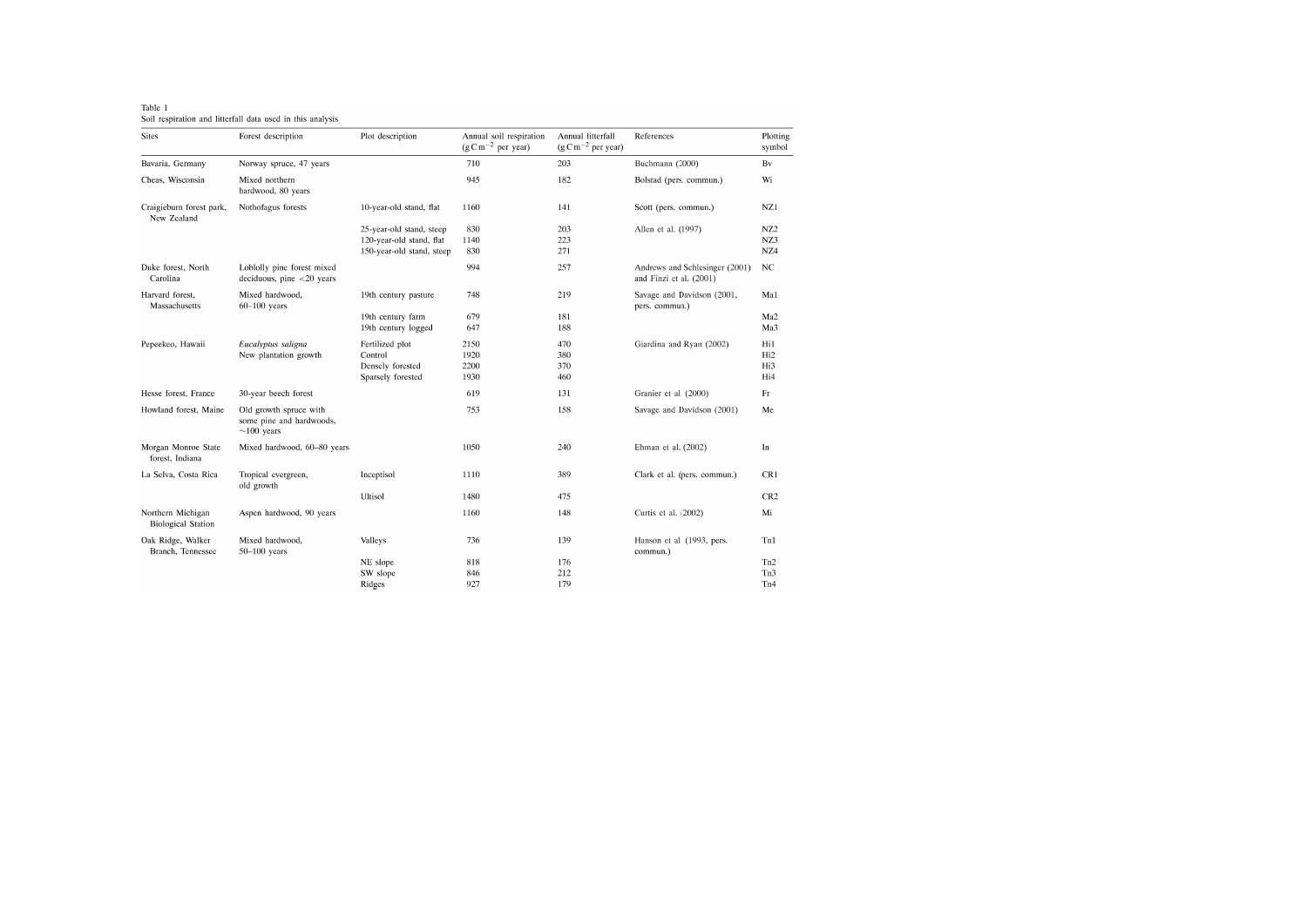| Metolius, Oregon              | Old growth ponderosa pine<br>(250 years) with patches of<br>45-year-old trees | Semi-arid, open<br>canopy, pumice soils            | 780          | 132        | Law et al. (2000, 2001)                                  | Or1             |
|-------------------------------|-------------------------------------------------------------------------------|----------------------------------------------------|--------------|------------|----------------------------------------------------------|-----------------|
|                               | Ponderosa pine 14 years<br>after clearcut of old growth                       | Pumice soils, open<br>canopy                       | 654          | 52         |                                                          | Or2             |
| Paragominas, Brazil           | Tropical evergreen old growth<br>20-year-old secondary forest                 |                                                    | 2000<br>1800 | 480<br>475 | Davidson et al. (2000)                                   | Br1<br>Br2      |
| Santarem, Brazil              | Tropical evergreen old growth                                                 |                                                    | 1700         | 360        | Davidson (pers. commun.)                                 | Br <sub>3</sub> |
| Pradas and Montseny,<br>Spain | Oak forest, 40 years                                                          | Upper slope, Pradas                                | 291          | 114        | Piñol et al. (1995)                                      | Sp1             |
|                               |                                                                               | Lower slope, Montseny                              | 197          | 100        |                                                          | Sp2             |
| Vielsalm, Belgium             | Beech subplot<br>Douglas-fir subplot                                          | 27 m tall, no age given<br>35 m tall, no age given | 870<br>438   | 158<br>69  | Longdoz et al. $(2000)$                                  | Be1<br>Be2      |
| Zealand Island,<br>Denmark    | 80-year-old beech                                                             |                                                    | 600          | 235        | Pilegaard et al. (2001) and<br>Pilegaard (pers. commun.) | Dk              |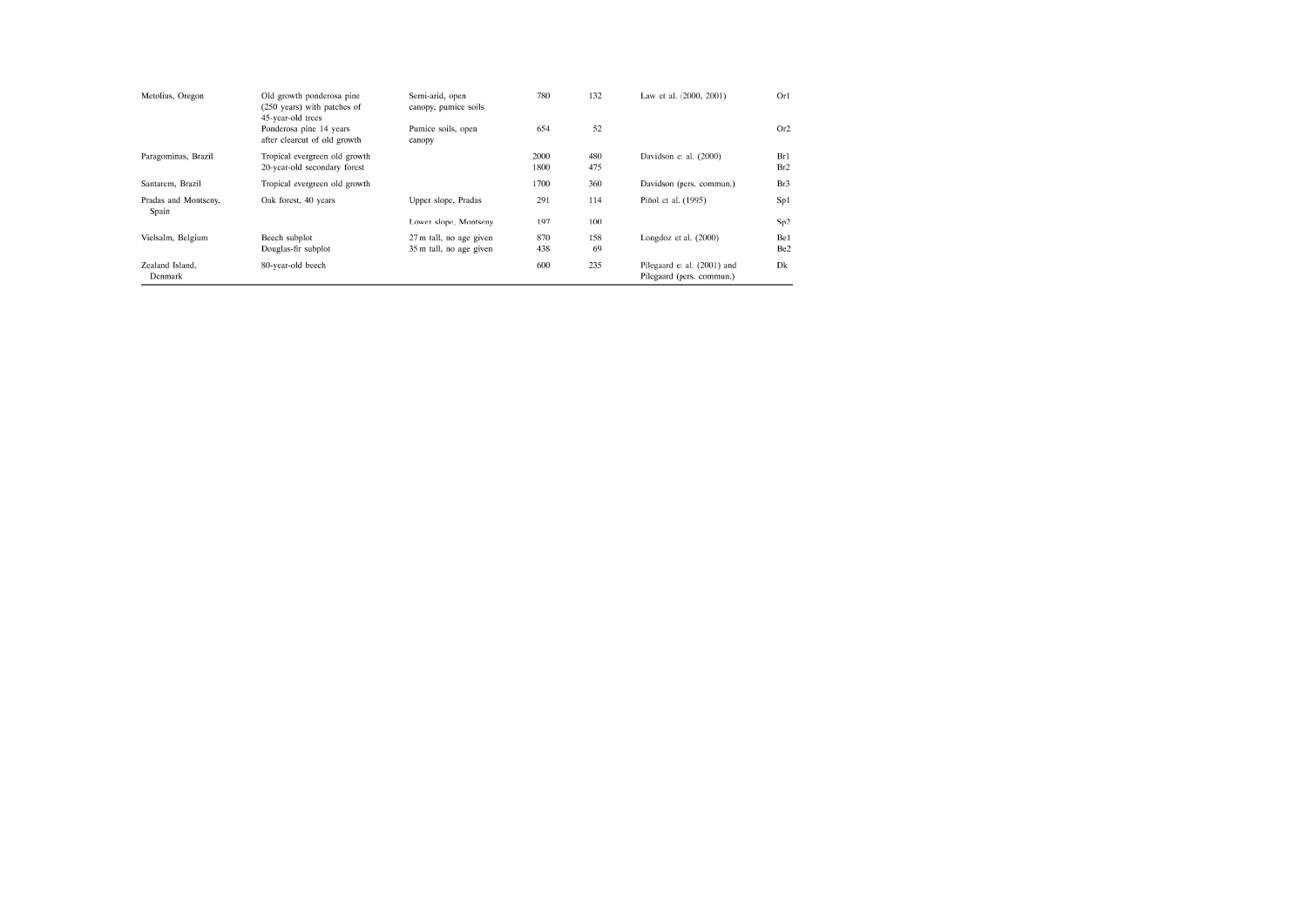<span id="page-5-0"></span>

Fig. 1. Regression of annual soil respiration and annual aboveground litterfall-C for all sites shown in [Table 1](#page-3-0) (see table for identification of plotting symbols). For this study, the regression is significant ( $\alpha < 0.01$ ;  $R^2 = 0.73$ ). The [Raich and Nadelhoffer \(1989\)](#page-12-0) regression equation is also shown for comparison.

[Nadelhoffer \(1989\), a](#page-12-0)lthough these slopes are not significantly different. When only mature forests are used in the regression, the slope  $(2.80 \pm 0.98, 95\% \text{ CI})$  is similar to the 2.92 slope reported by [Raich and Nadel](#page-12-0)[hoffer \(1989\).](#page-12-0) Statistical tests showed no significant difference in slopes ( $p = 0.77$ ) or intercepts ( $p =$ 0.20), although a test of coincidence indicates that the two lines are not coincident ( $p = 0.04$ ; [Zar, 1996\).](#page-12-0) This situation occasionally occurs because the test of coincidence has greater statistical power due to more degrees of freedom in the *F*-test than do the tests for intercepts or slopes alone. The *Y*-intercept in this study  $(287 \pm 254, 95\% \text{ CI})$  is significantly different from zero, which was not the case for the *Y*-intercept of 130 reported by [Raich and Nadelhoffer \(1989\). I](#page-12-0)n any case, the two regression lines are nearly parallel, but slightly offset ([Fig. 2\).](#page-6-0)

Three of the soil respiration rates shown in [Fig. 2](#page-6-0) for tropical rainforests (CR2, Br1, and Br3) exceed the range reported by [Raich and Nadelhoffer \(1989\).](#page-12-0) About half of the data points fall very near the Raich and Nadelhoffer regression line and the other half are above this line, indicating that there is a general bias towards higher respiration rates in this study than reported by [Raich and Nadelhoffer \(1989\).](#page-12-0) Underestimation of soil respiration by the soda lime method ([Ewel et al., 1987\) u](#page-11-0)sed in the majority of studies cited by [Raich and Nadelhoffer \(1989\)](#page-12-0) may have caused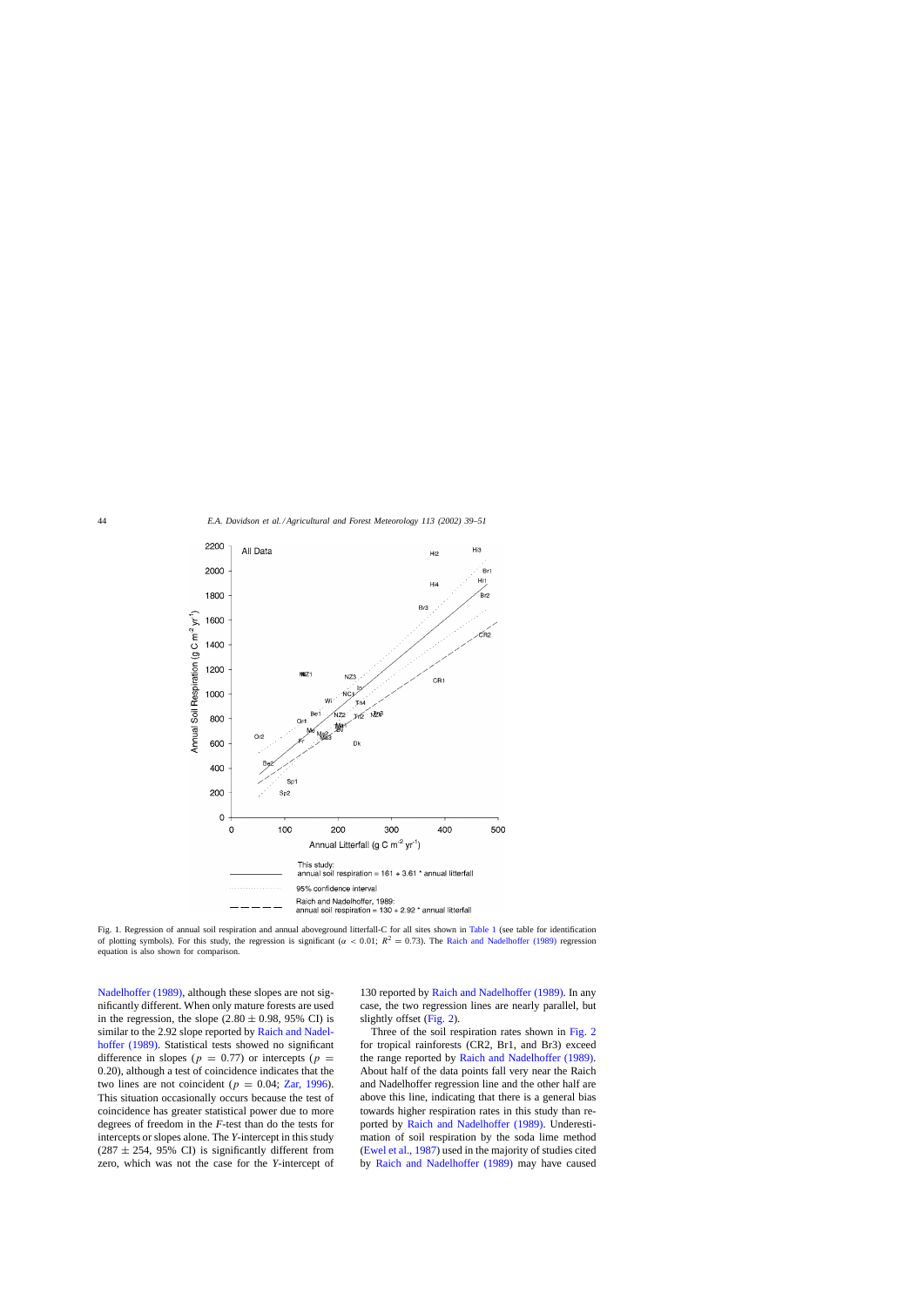<span id="page-6-0"></span>

Fig. 2. Regression of annual soil respiration and annual aboveground litterfall-C for all mature forests (45 years of age). See [Table 1](#page-3-0) for identification of plotting symbols. For this study, the regression is significant ( $\alpha < 0.01$ ;  $R^2 = 0.62$ ). The [Raich and Nadelhoffer \(1989\)](#page-12-0) regression equation is also shown for comparison.

underestimation of the *Y*-intercept in their regression analysis.

The forest sites in the Brazilian eastern Amazon region (plotted as "Br1" and "Br3") fall above both regression lines (Fig. 2), indicating higher soil respiration than would be predicted from litterfall rates and the regression equations. This region experiences a long dry season, and the canopy is maintained evergreen through uptake of stored soil water by a large and deep root biomass ([Nepstad et al., 1994\). H](#page-12-0)ence, it is not surprising that TBCA is above average for these

sites. In contrast, the La Selva forest of Costa Rica (plotted as "CR1" and "CR2") receives twice as much mean annual rainfall as the eastern Amazonian sites, experiences only a very brief and mild dry season, and appears to allocate less C belowground relative to its litterfall-C compared to the Amazonian sites.

Given the paucity of sites in this dataset with litterfall >250 g C m<sup>-2</sup> per year, this regression result must be interpreted with caution. Likewise, not all forest biomes of the world are represented in this dataset; boreal forests are conspicuously absent, and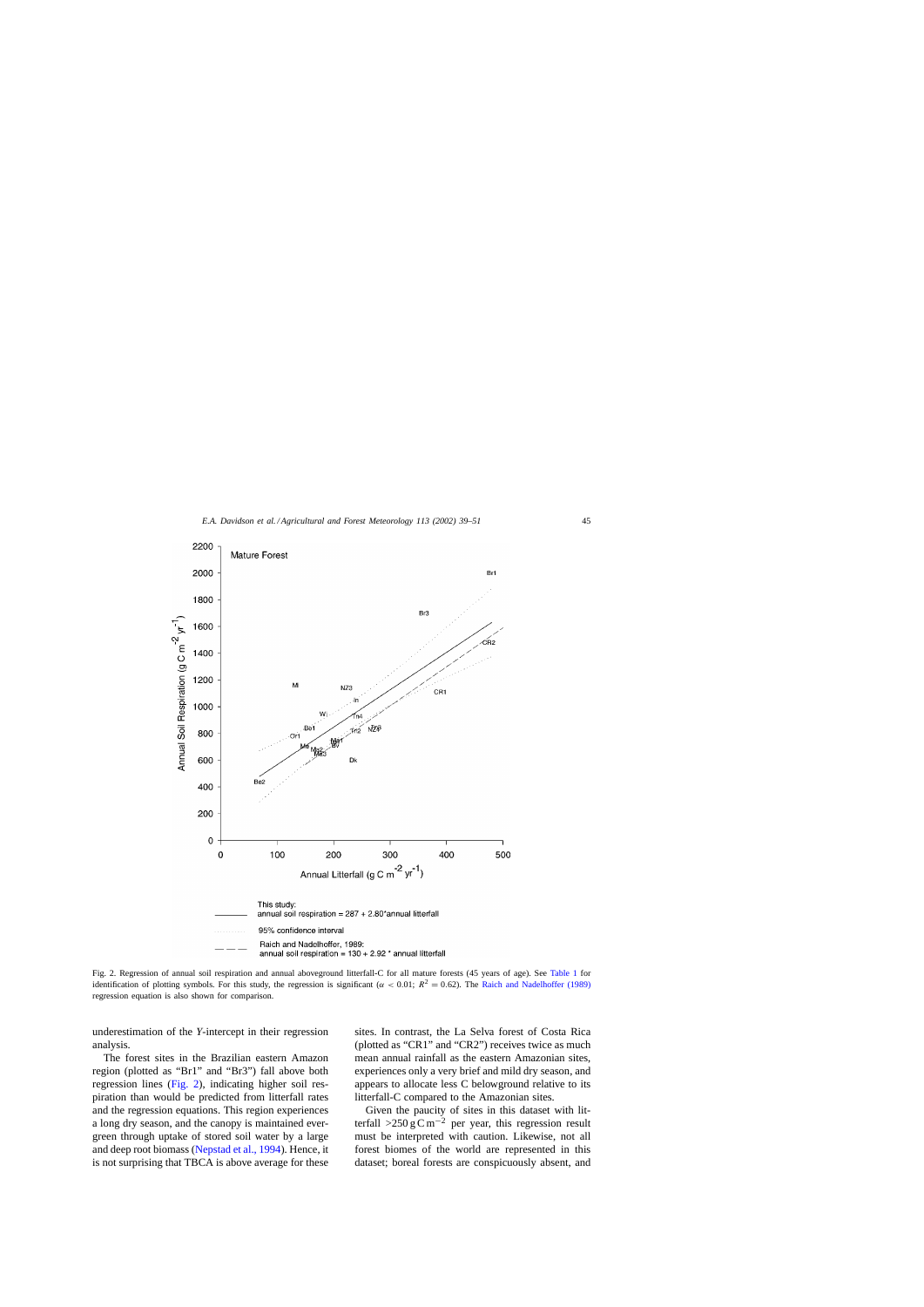<span id="page-7-0"></span>significant respiration of mosses on the forest floor of boreal forests would complicate and perhaps preclude this approach to estimating TBCA. As in all cross-site comparisons, there could be unidentified differences in definitions of fine litterfall and biases caused by differences in designs of litterfall traps, soil respiration chambers, and spatial and temporal sampling schemes. However, it appears that the results generally confirm the conclusion of [Raich and Nadelhoffer \(1989\),](#page-12-0) that, on average, annual soil respiration is about three times litterfall-C (more than three times where litterfall is low so that the *Y*-intercept becomes more important). By difference, TBCA is inferred to be about twice (or more) that of litterfall-C. Not surprisingly, however, the global average does not accurately predict TBCA for each specific site, which has also been demonstrated previously [\(Gower et al., 1996\).](#page-11-0)

## *4.2. Young forests*

The regression equations for the mature and young subsets of data ([Figs. 2 and 3\)](#page-6-0) are statistically not coincident ( $p = 0.04$ ), with no difference in intercepts ( $p = 0.38$ ) and a nearly significant difference in slopes ( $p = 0.06$ ). The slope for the young forests  $(4.16 \pm 1.22, 95\% \text{ CI})$  is steeper than the slope for the mature forest  $(2.80 \pm 0.98, 95\% \text{ CI})$ , possibly indicating a larger amount of root respiration or decomposition of root litter contributing to higher soil respiration relative to decomposition of aboveground litter. Although only a marginally statistically significant difference, this trend is consistent with greater investment in belowground C by young forests to establish and maintain a root system capable of supporting the demands for water and nutrients of the



Fig. 3. Regression of annual soil respiration and annual aboveground litterfall-C for all young forests (<45 years of age). See [Table 1](#page-3-0) for identification of plotting symbols. The regression is significant ( $\alpha < 0.01$ ;  $R^2 = 0.81$ ).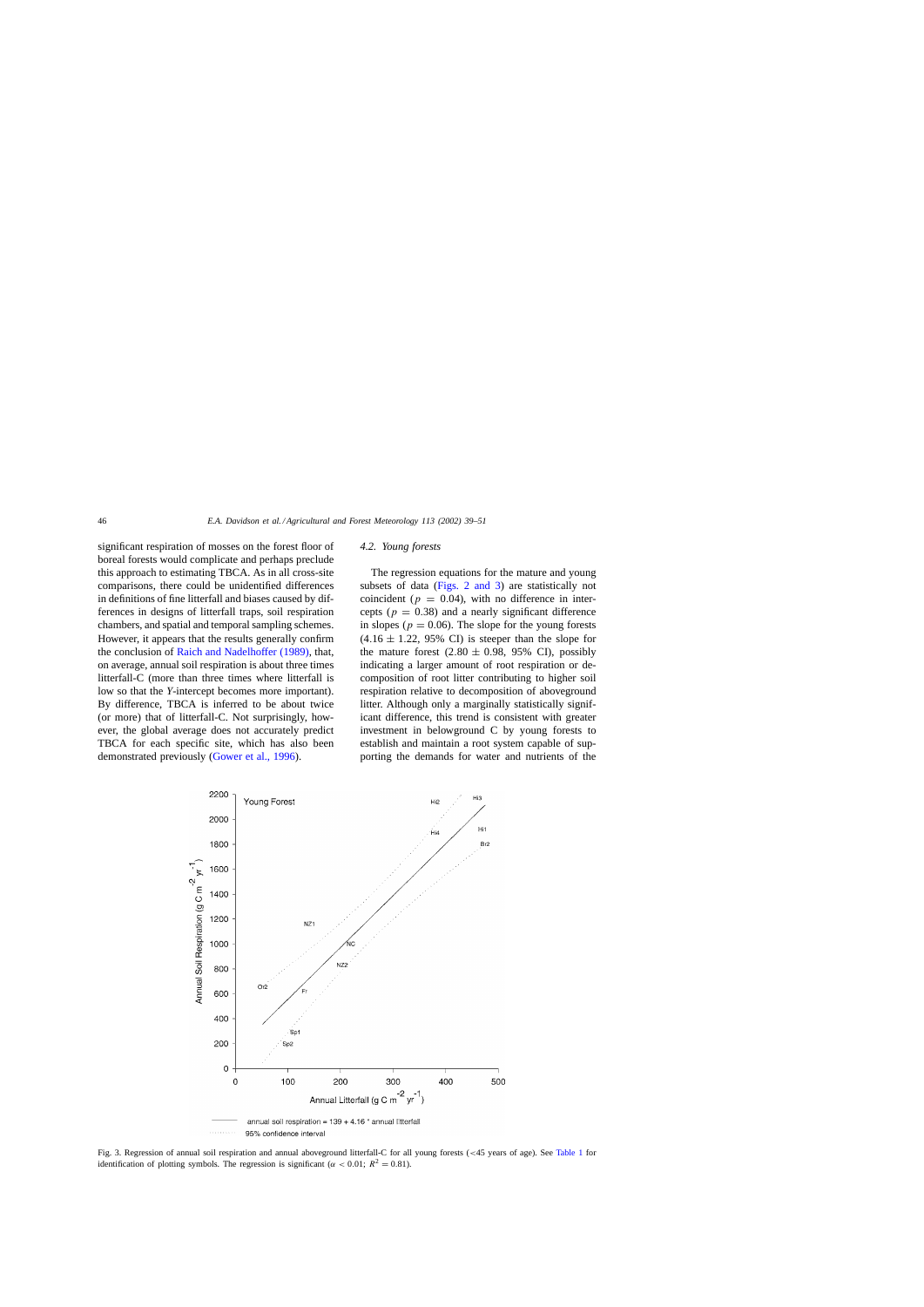rapidly growing trees [\(Gholz et al., 1986; Jipp et al.,](#page-11-0) [1998\).](#page-11-0) If root biomass also is aggrading in these sites, then TBCA could be further underestimated by the regression shown in [Fig. 3.](#page-7-0)

Where the assumption of near-steady-state C pool sizes is not applicable, as in young aggrading forests or old, disturbed, or diseased declining forests, [Nadelhoffer et al. \(1998\)](#page-12-0) have shown that additional terms are needed in this mass balance approach:

$$
TBCA = Rosol - litterfallC + \Delta litterC + \Delta soilC + \Delta rootC + export
$$
 (6)

where  $\Delta$ soilC,  $\Delta$ litterC, and  $\Delta$ rootC are the changes in C stocks of mineral soils, forest floor, and root biomass, respectively, and export is C loss via leaching. When the forest floor is accumulating, litterfall is no longer a good estimate of  $CO<sub>2</sub>$  production from decomposition of litter  $C$  ([Eq. \(4\)\).](#page-2-0) Likewise, if aboveground litter and/or root litter are being incorporated into soil organic matter (SOM) in a non-steady-state manner, or if there is significant soil erosion, then the  $\Delta$ soilC term in Eq. (6) may become important. Leaching of DOC from litter or SOM also violates [Eqs. \(3\) and \(4\)](#page-1-0), so that not all of the litterfall-C should be subtracted from soil respiration to estimate TBCA. Finally, coarse woody debris is not included in the fine litterfall estimate, and it is usually avoided in soil respiration measurements, but it could contribute significantly to soil C inputs, particularly in old or disturbed forests.

We do not attempt to estimate the additional terms in Eq.  $(6)$  for the "young" sites. These are site-specific parameterizations that are left to site-specific publications. Rather, we point out, as [Nadelhoffer et al. \(1998\)](#page-12-0) and [Gower et al. \(1996\)](#page-11-0) have done, that the regressions based on "mature" forests with a steady-state assumption should not be applied to relatively young, aggrading forests.

## *4.3. Mature temperate hardwood forests*

Temperate hardwood forests are the best represented group in this dataset, and we use this group to evaluate variability of TBCA estimates within a single biome. The range of soil respiration and litterfall rates among the temperate hardwood forests is relatively small, and the regression is not significant [\(Fig. 4;](#page-9-0)

slope =  $1.13 \pm 2.55$ , 95% CI). As was the case for the tropical forests already discussed, differences in aboveground and belowground C allocation may vary among the mature temperate hardwood forests, depending on climate, land use history, life history traits of the dominant plant species, and soil type. These results suggests that predicting TBCA from litterfall data, using either the [Raich and Nadelhoffer](#page-12-0) [\(1989\)](#page-12-0) equation or the one in [Fig. 2,](#page-6-0) may be acceptable for global scale modeling and for obtaining rough estimates, but may not always provide reliable estimates for individual sites [\(Gower et al., 1996](#page-11-0)). In other words, the 1:2 ratio of aboveground litter to belowground allocation of C implied by the Raich and Nadelhoffer equation may be roughly correct as a broad-brush approximation, but it is not universal, even among forests near steady state. Indeed, we may learn the most about C allocation by observing how and perhaps why various ecosystems diverge from the "average" 1:2 allocation ratio.

The Michigan site, for example, was included in the regression analysis for mature forests shown in [Fig. 2](#page-6-0) ("Mi"), but it stands out as having unusually high soil respiration for the amount of litterfall. This mid-successional forest could be unusual because it is currently undergoing a transition from an even-aged aspen stand to an uneven-aged oak forest, which could cause changes in root and soil stocks of C or changes in TBCA. On the other hand, the reported data are for only 1 year, and means of multiple years of data might show that this site conforms to the expected regression predictions. Ongoing measurements will determine whether this site has above average TBCA, or changing stocks of soil and root C, or if the first year's data simply reflect unusual conditions of either soil respiration or litterfall. Although it was not identified as an outlier by the studentized residual, when this point is removed from the regression for mature forests, the slope increases to 3.04, the intercept decreases to 204, and the  $R^2$  value increase from 0.62 to 0.71.

# *4.4. Interannual variation*

One of the uncertainties of using this approach to estimate TBCA is the possibility of interannual variation of either litterfall or soil respiration. The approach implicitly assumes that the controls of soil respiration and aboveground litter production operate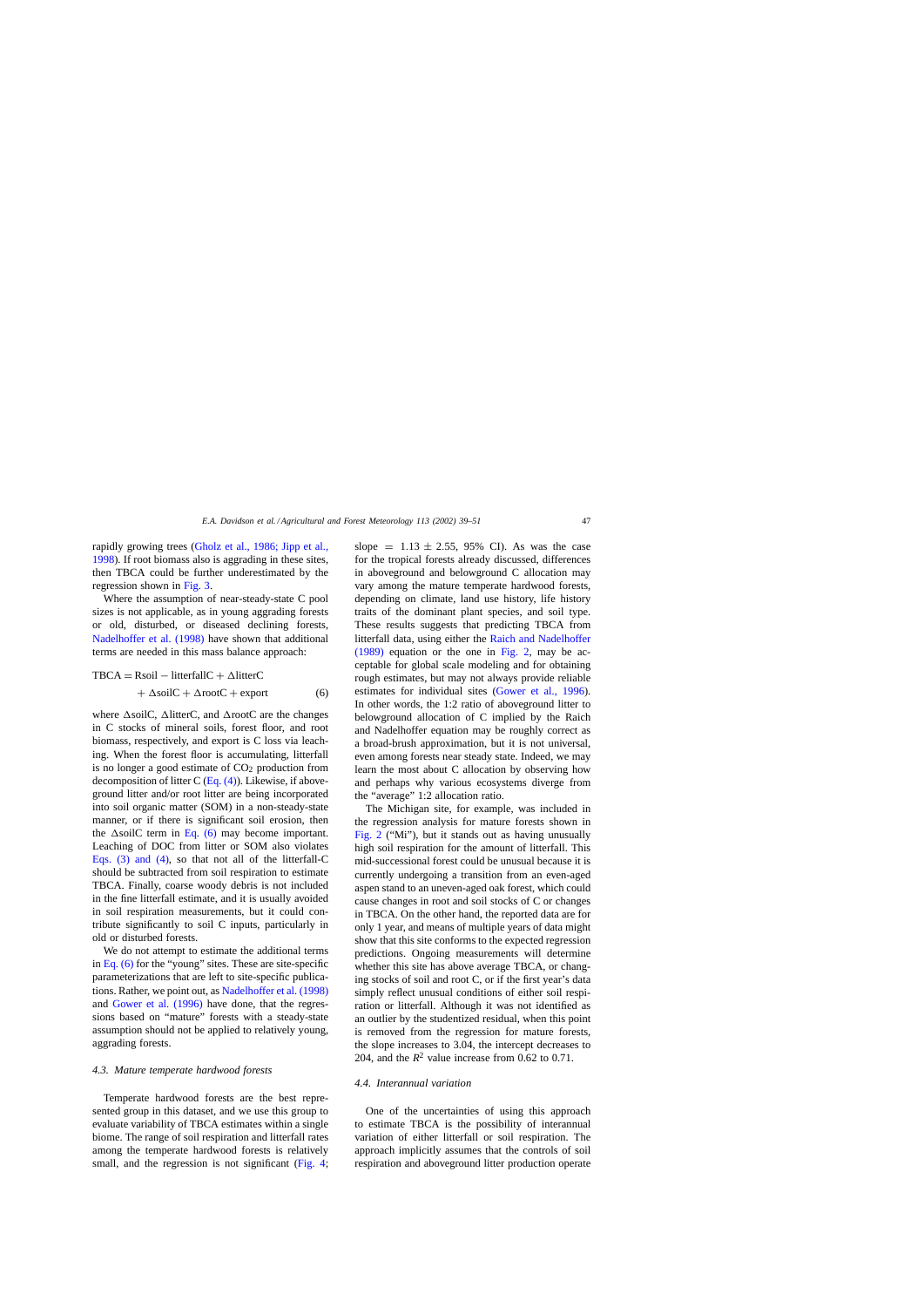<span id="page-9-0"></span>

Fig. 4. Regression of annual soil respiration and annual aboveground litterfall-C for mature temperate forests. See [Table 1](#page-3-0) for identification of plotting symbols. The regression is not significant ( $\alpha > 0.05$ ;  $R^2 < 0.01$ ).

on the same temporal scale. The datasets used here included some cases where these measurements were averaged over more than 1 year, so that some interannual variation may be averaged out, and some cases where a single year's estimate of soil respiration was compared to a single year's litterfall (predominantly the previous autumn's litterfall in temperate forests). Although a site may be near steady state in terms of decadal changes in soil and forest floor C stocks, there could be important variation in these pools on annual time scales due to interannual variation in herbivory, in climatic effects on foliage production, litterfall, and decomposition, and in allocation to seeds and other reproductive structures [\(Pregitzer and Burton, 1991\).](#page-12-0) Some of the divergence from the regression line in [Fig. 2](#page-6-0) could be due to these variations that violate the near-steady-state assumption over the time scales common for short-term ecological studies.

Using data from our long-term study at the Harvard forest [\(Savage and Davidson, 2001](#page-12-0)), we compared annual litterfall and soil respiration for 4 years in each of five study plots ([Fig. 5\).](#page-10-0) Soil respiration varied among years, with the largest emissions recorded during wet summers of 1998 and 2000 and the lowest during the dry summer of 1999. Litterfall, in contrast, was relatively similar among the years of 1996–1999. We found no significant correlations between litterfall and soil respiration, either among years or among study plots within years. We conclude that the interannual differences in soil respiration were due more to climatic effects on decomposition and/or TBCA than to differences in the previous autumn's litterfall.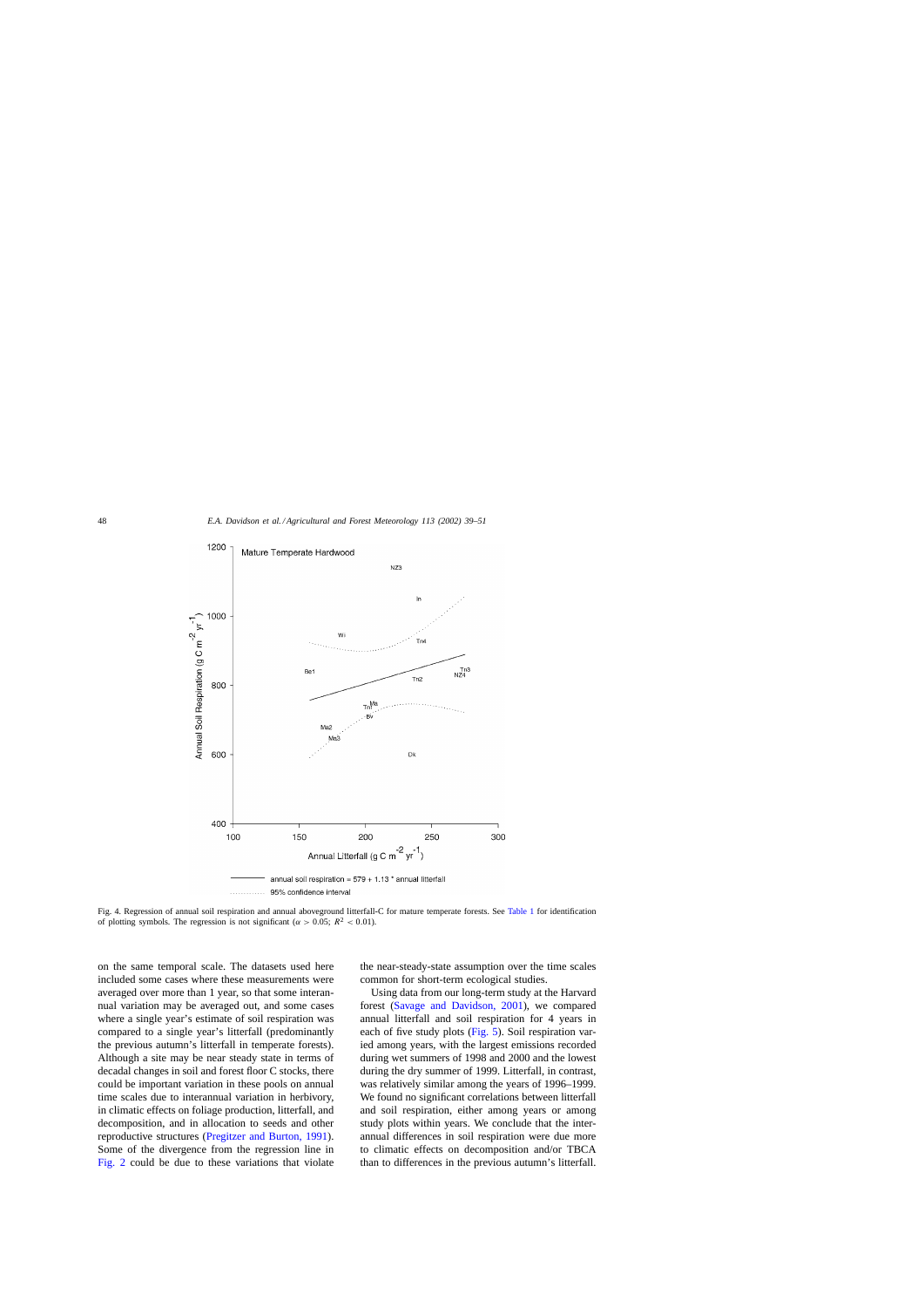<span id="page-10-0"></span>

Fig. 5. Regression of annual soil respiration and annual aboveground litterfall-C for 4 years of observations (1997–2000) at five locations a–e (stratified by soil drainage class) in the Harvard forest, Massachusetts [\(Savage and Davidson, 2001\).](#page-12-0) The annual soil respiration for each site and year is plotted against the previous year's litterfall-C for that site because most of the litterfall occurs in the autumn. The regression is not significant ( $\alpha > 0.05$ ;  $R^2 < 0.01$ ).

Although interannual variation in litterfall was not large at the Harvard forest, litterfall varied substantially between years at La Selva, Costa Rica. Only 1 of 2 years of available data was used for the La Selva site in the regression analysis in [Fig. 2, b](#page-6-0)ecause it was recognized that the litterfall during the second year was unusually large due to a severe El Nino event. Elevated litterfall in 1 year will presumably affect soil respiration in subsequent years, but observations over several years are needed to integrate these events into long-term averages. In the case of El Nino effects, a

minimum of a 4–5-year period that matches the return interval of El Nino events may be needed to make the best comparisons of mean annual litterfall and soil respiration.

Comparisons of annual soil respiration to annual litterfall could reveal interannual variation of aboveground and belowground C allocation, but it would be difficult to distinguish between this interannual variation in inferred C allocation and short-term non-steady-state gain or loss in the forest floor C stock. The soil respiration-minus-litterfall approach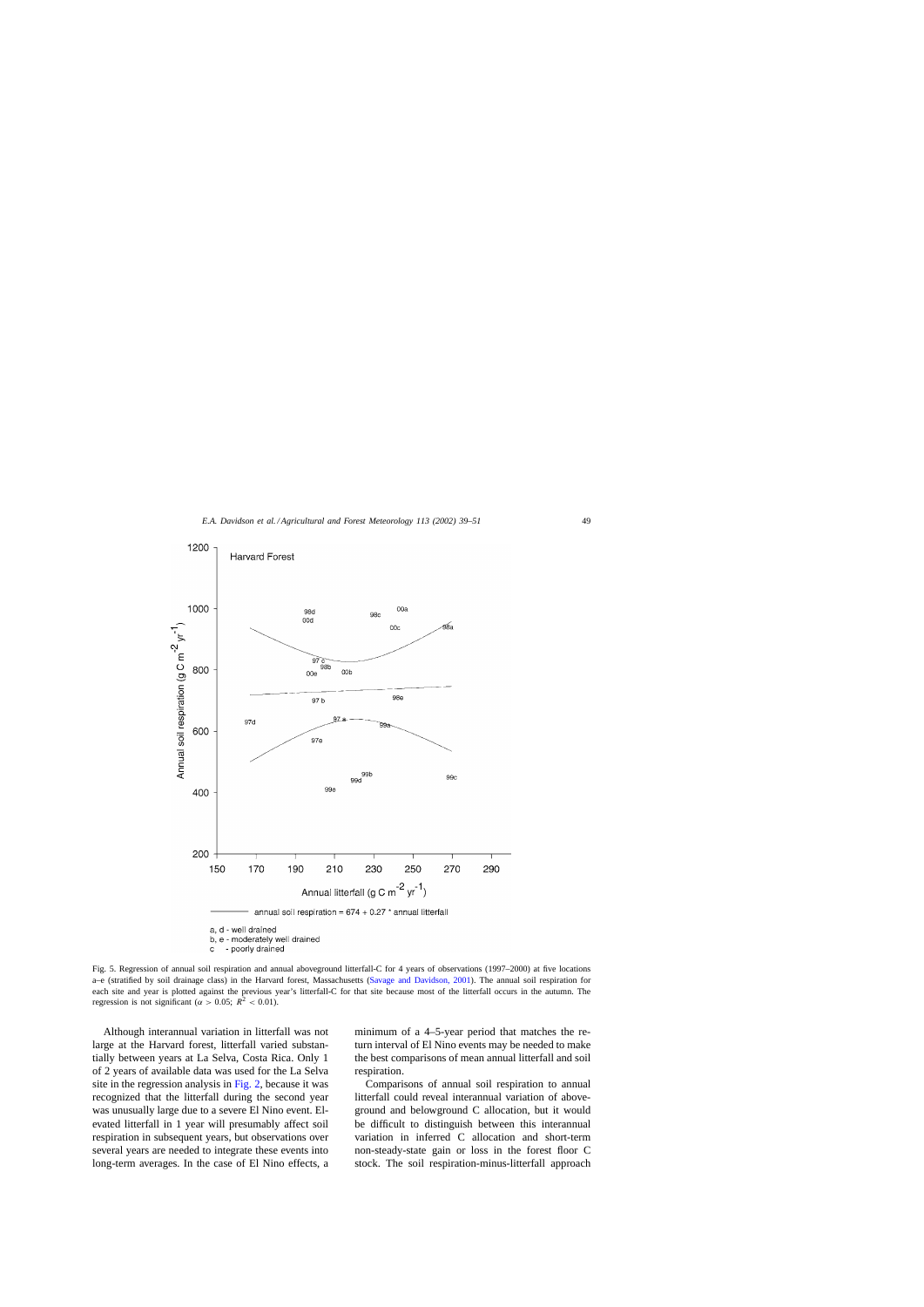<span id="page-11-0"></span>for estimating TBCA, which depends upon the near-steady-state assumption, is best applied to data averaged over several years, where the steady-state assumption is more likely to be nearly correct.

## **5. Conclusion**

This analysis of forests from around the world, including new data from the Ameriflux network, has reconfirmed the general conclusion of [Raich](#page-12-0) [and Nadelhoffer \(1989\)](#page-12-0) that total belowground C allocation (TBCA) is usually at least two times the aboveground litterfall-C in mature forests. We found a non-zero *Y*-intercept to this relationship, indicating that TBCA may be more than two times litterfall-C where litterfall rates are relatively low. Regression lines for analyses of mature and young forests were not coincident, with a marginally significantly steeper slope for the young forests possibly indicating greater TBCA allocation relative to litterfall than observed in most mature forest. Not surprisingly, significant variation among sites and among years within sites was observed, indicating that estimates of annual TBCA from litterfall-C and soil respiration are probably improved by averaging over multiple years. The global relationship is generally robust and demonstrates that TBCA is the single largest flux of C in forest ecosystems aside from canopy assimilation.

#### **Acknowledgements**

This research was supported by the Office of Science, Biological and Environmental Research Program (BER), U.S. Department of Energy, through the Northeast Regional Center of the National Institute for Global Environmental Change (NIGEC) under Cooperative Agreement No. DE-FC03-90ER61010. Any opinion, findings, and conclusions or recommendations expressed in this publication are those of the authors and do not necessarily reflect the views of the DOE.

#### **References**

Allen, R.B., Clinton, P.W., Davis, M.R., 1997. Cation storage and availability along a Nothofagus forest development sequence in New Zealand. Can. J. For. Res. 27, 323–330.

- Andrews, J.A., Schlesinger, W.H., 2001. Soil  $CO<sub>2</sub>$  dynamics, acidification, and chemical weathering in a temperate forest with experimental CO<sub>2</sub> enrichment. Glob. Biogeochem. Cycles 15, 149–162.
- Baldocchi, D., et al., 2001. FLUXNET: a new tool to study the temporal and spatial variability of ecosystem-scale carbon dioxide, water vapor and energy flux densities, Bull. Am. Met. Soc. 82, 2415–2434.
- Buchmann, N., 2000. Biotic and abiotic factors controlling soil respiration rates in *Picea abies* stand. Soil Biol. Biochem. 32, 1625–1635.
- Curtis, P.S., Hanson, P.J., Bolstad, P., Barford, C., Randolph, J.C., Schmid, H.P., Wilson, K.B., 2002. Biometric and eddy-covariance based estimates of ecosystem carbon storage in five eastern North American deciduous forests. Agric. For. Meteorol. 113, 3–19.
- Davidson, E.A., Verchot, L.V., Cattânio, J.H., Ackerman, I.L., Carvalho, J.E.M., 2000. Effects of soil water content on soil respiration in forests and cattle pastures of eastern Amazonia. Biogeochemistry 48, 53–69.
- Ehman, J.L., Schmid, H.P., Grimmond, C.S.B., Randolph, J.C., Hanson, P.J., Wayson, C.A., Cropley, F.D., 2002. An initial intercomparison of micrometeorological and ecological inventory estimates of carbon sequestration in a mid-latitude deciduous forest. Glob. Change Biol. 8, 575–589.
- Ewel, K.C., Cropper Jr., W.P., Gholz, H.L., 1987. Soil CO<sub>2</sub> evolution in Florida slash pine plantations. I. Changes through time. Can. J. For. Res. 17, 325–329.
- Finzi, A.C., Allen, A.S., DeLucia, E.H., Ellsworth, D.S., Schlesinger, W.H., 2001. Forest litter production, chemistry, and decomposition following two-years of free-air  $CO<sub>2</sub>$  enrichment. Ecology 82, 470–484.
- Gaudinski, J.B., Trumbore, S.E., Davidson, E.A., Zheng, S., 2000. Soil carbon cycling in a temperate forest: radiocarbon-based estimates of residence times sequestration rates and partitioning of fluxes. Biogeochemistry 51, 33–69.
- Gholz, H.L., Hendry, L.C., Cropper, W.P., 1986. Organic matter dynamics of fine roots in plantations of slash pine (*Pinus elliottii*) in north FL. Can. J. For. Res. 16, 529–538.
- Giardina, C.P., Ryan, M.G., 2002. Total belowground carbon allocation in a fast growing *Eucalyptus* plantation estimated using carbon budget approach. Ecosystems 5, 487–499.
- Goulden, M.L., Munger, J.W., Fan, S.-M., Daube, B.C., Wofsy, S.C., 1996. Exchange of carbon dioxide by a deciduous forest: response to interannual climate variability. Science 271, 1576–1578.
- Gower, S.T., Songracic, S., Landsberg, J.J., 1996. A global trend in belowground carbon allocation: can we use the relationship at smaller scales. Ecology 77, 1750–1755.
- Granier, A., Ceschia, E., Daminsen, C., Dufrêne, E., Epron, D., Gross, P., Lebaube, S., Le Dantec, V., Le Goff, N., Lemoine, D., Lucot, E., Ottorini, J.M., Pontailler, J.Y., Saugier, B., 2000. The carbon balance of a young Beech forest. Funct. Ecol. 14, 312–325.
- Hanson, P.J., Wullschleger, S.D., Bohlman, S.A., Todd, D.E., 1993. Seasonal and topographic patterns of forest floor  $CO<sub>2</sub>$ efflux from an upland oak forest. Tree Physiol. 13, 1–15.